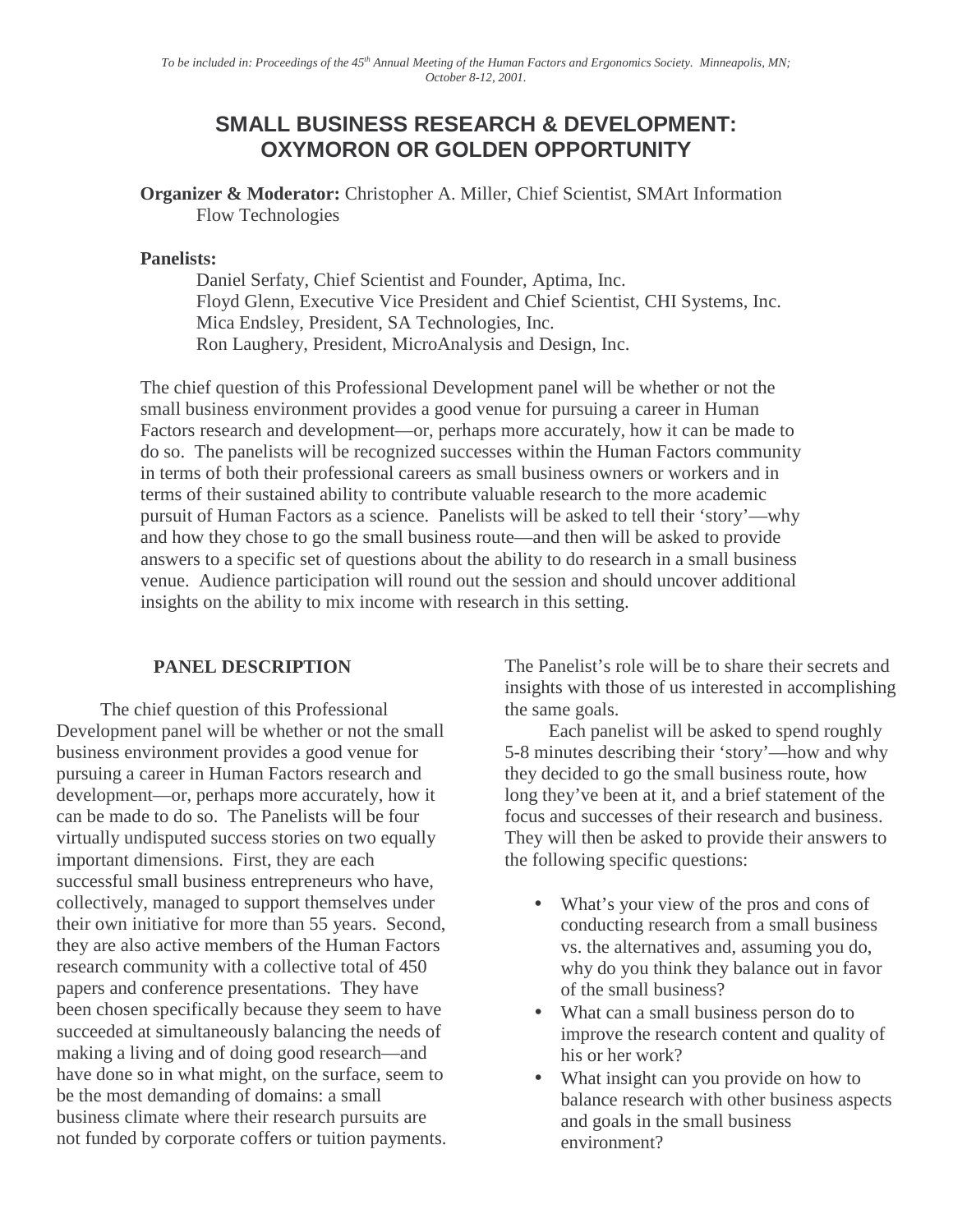• If you had it to do over again, would you? What might you do differently?

This panel will also provide a unique opportunity for business people who are, in some sense, competitors, to interact and share with each other. To take advantage of this opportunity and on the principle that domain experts frequently make the most insightful questioners of other experts in their domain, I have also asked each panelist to develop a specific question he or she would like to ask of the others. Following the initial period of 'introductions and positions' described above, each panelist will have the opportunity to ask his or her question of the others.

Following these portions of the panel, the floor would be opened to questions and answer and audience participation.

This panel follows and builds on two successful HFES Professional Development panels in recent years. The first, organized by Barry Beith in 1997 and titled "Human Factors and Ergonomics as a Small Business Endeavor", concentrated on the careers of small HFES business owners, as well as their methods, tips and insights, without emphasizing research. The second, organized by Michael Paley and Jean MacMillan in 1999 and titled "Is there Research off the Tenure Track?", examined the prospects for HFES research in four different non-academic climates: large corporations, government labs, small businesses and consulting organizations. Each of these panels was well attended and comments from the attendees indicate that the panels were helpful. This panel is intended to round out and extend the previous ones with a more specific focus on research in the small business climate.

## **STATEMENTS FROM PANELISTS**

Below, we include brief statements from each of the four panelists. These statements are intended to provide a summary of the biographical and 'position' information each panelist will provide at the panel discussion—and also to include the question that each panelist wishes to pose to his or her fellow panelists.

#### **Daniel Serfaty**

President and CEO, Aptima, Inc.

Daniel Serfaty is the principal founder, president and CEO of Aptima, Inc., a humancentered engineering company specializing in human-system interface design and evaluation tools; usability of network-based software products; collaborative team support systems and team performance measurement for distributed systems; computer-based and network-based training and decision support; and re-engineering of large-scale human systems, including organizational design, functional allocation, and performance enhancement. Aptima was founded in December, 1995, and over five years has grown to include more than 40 people with offices in Woburn, Massachusetts and Washington, DC.

Daniel's academic background includes undergraduate degrees in mathematics/physics, psychology, and aeronautical engineering from the Université de Paris and the Technion, Israel Institute of Technology, an MS in aeronautical engineering (Technion) and an MBA in international management (University of Connecticut). His doctoral work at the University of Connecticut pioneered a systematic approach to the analysis of distributed decision-making in dynamic and uncertain environments. For the last twenty years his research interests have included the application of rigorous modeling and experimental methods to study individual and team decisionmaking processes, the development of innovative training procedures for teams and individuals, the study of expertise in naturalistic environments, and the application of systems analysis methods for the design of human-machine interfaces in large-scale, complex, and decentralized organizations.

*Research in a small business.* One research advantage for a small business is that we're faster on our feet—more agile, and able to respond more rapidly—than either a university or an R&D group in a large organization. From a business perspective, we're usually less expensive than a large company because we don't have the overhead costs. At Aptima, we have the flexibility to put together multidisciplinary teams that include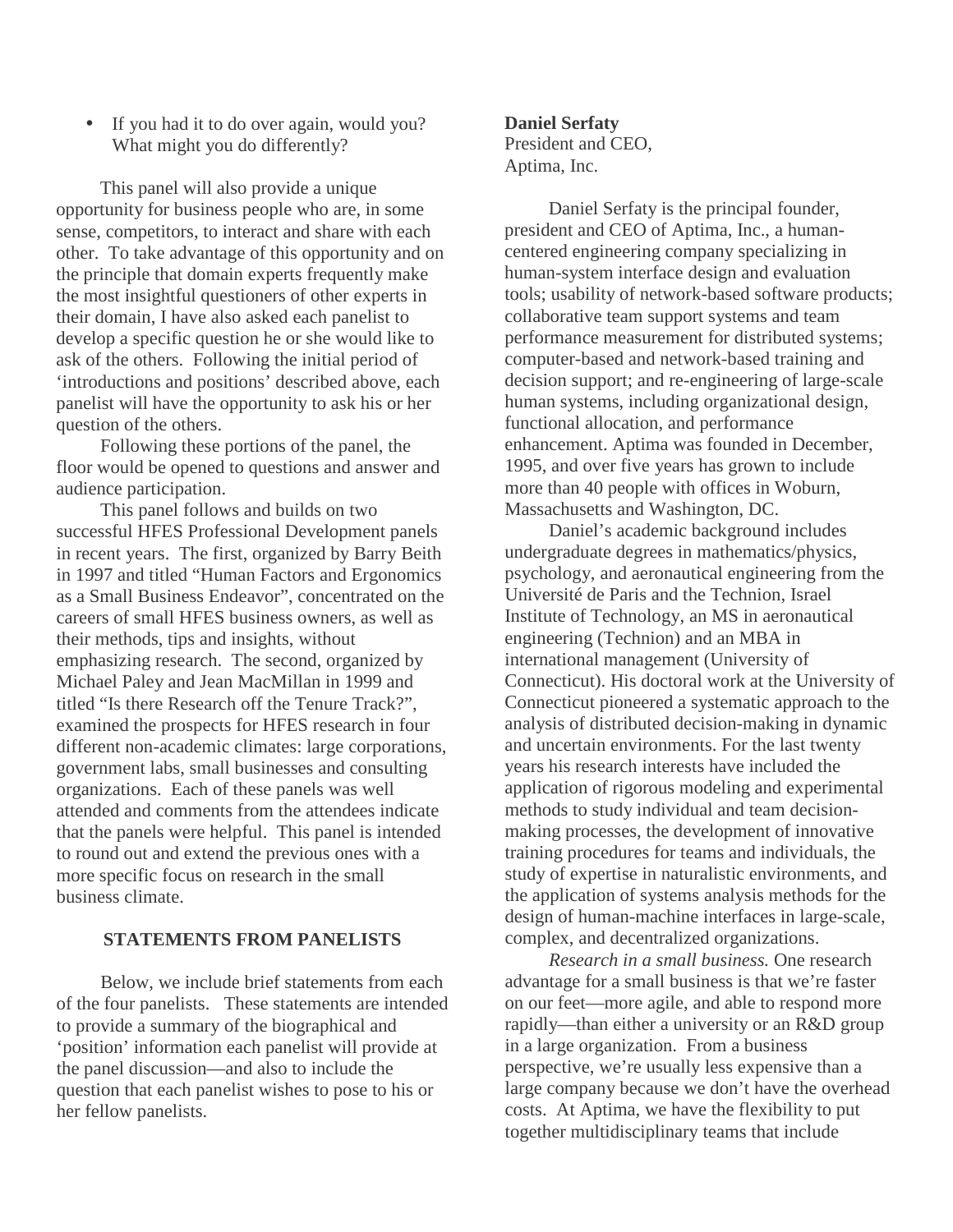specialists who come from many different backgrounds, but are all dedicated to a human factors perspective. Universities are much more "stovepiped" by departments, and large companies also tend to be less flexible in putting together diverse teams. On the "con" side, universities can do basic research, where the timeline is often not too demanding, much less expensively than we can, and they have more time to publish their results. We need to be careful to work at the right level. We can't do basic research exclusively because universities have an advantage. On the other hand, we don't have the tools and resources available in large company to do major system development. Our niche is in applied research, and in the early development of prototypes for innovative ideas.

*Question for other panelists.* Do you think the market for what we produce is large enough to encourage cooperation among small businesses, or does it foster competition?

## **Ron Laughery**

President MicroAnalysis and Design, Inc.

First the biographical information  $-$  I'm 47 years old, have a bachelors, masters, and Ph.D. in Industrial Engineering from the State University of New York at Buffalo (thank you Dr. Colin Drury for instilling some of your wisdom in me…), and the son of a University professor who has been active in the human factors profession for about 40 years and who got me connected to the profession when I was still in High School (thank you, Dad!). I started Micro Analysis and Design MA&D) 17 years ago (turned in my resignation to my old job on, I'm not kidding, my 30<sup>th</sup> birthday) and the business has grown steadily over the past 17 years. We now have about 60 people and have sustained a relatively steady growth rate of about 19% per year for the last 15 years. Of course, there were a few "big ones" that allowed us to grow so steadily and painlessly (relatively speaking, of course), but mostly it has been just one step at a time. MA&D is heavily involved in human factors in many ways, from usability engineering to workflow analysis to training systems to, what we are probably best known for, modeling and simulation of humans in

systems. We provide consulting services and software products to a wide variety of customers including the Department of Defense, other Government agencies, and a wide variety of commercial companies. While we do work that is somewhat outside of the human factors area, almost everything we do is within the general title of "human/systems integration."

At the paper session, I will happily expound answers to the questions that are being posed to us, but you're going to have to come to the session to hear what I have to say on those! However, here, I'd like to offer some of the simple principles that have helped me through the process of building a business. Some of these are quotes that I don't know the sources, and some I may have made up, but really can't be sure. Still, they have been useful to me and I would suggest that they might be good things to at least consider:

- 1. The best marketing you can do is a good job on the work that you have.
- 2. Your people are your greatest asset build a corporate culture that reflects their value to the company.
- 3. Follow the "Eight Attributes of Excellence" from the book *In Search of Excellence* (look 'em up, they are already sitting on my desk)
- 4. Reward performance.
- 5. Relationships between people are at the heart of every business transaction. Build relationships.
- 6. Next to your people, your reputation as an ethical and customer-oriented company is your most important asset and must be guarded carefully.
- 7. Make bold promises, but always strive to deliver more than you promised. Delight the customer.

Okay, there are no really new thoughts there and I'm *never* going to get rich or famous writing this stuff, but they do seem to summarize some of the forces that have been shaped MA&D's history, and I have never regretted adhering to any of them.

*Question for the other panelists:* "What do you think has been your one biggest break in building your business?"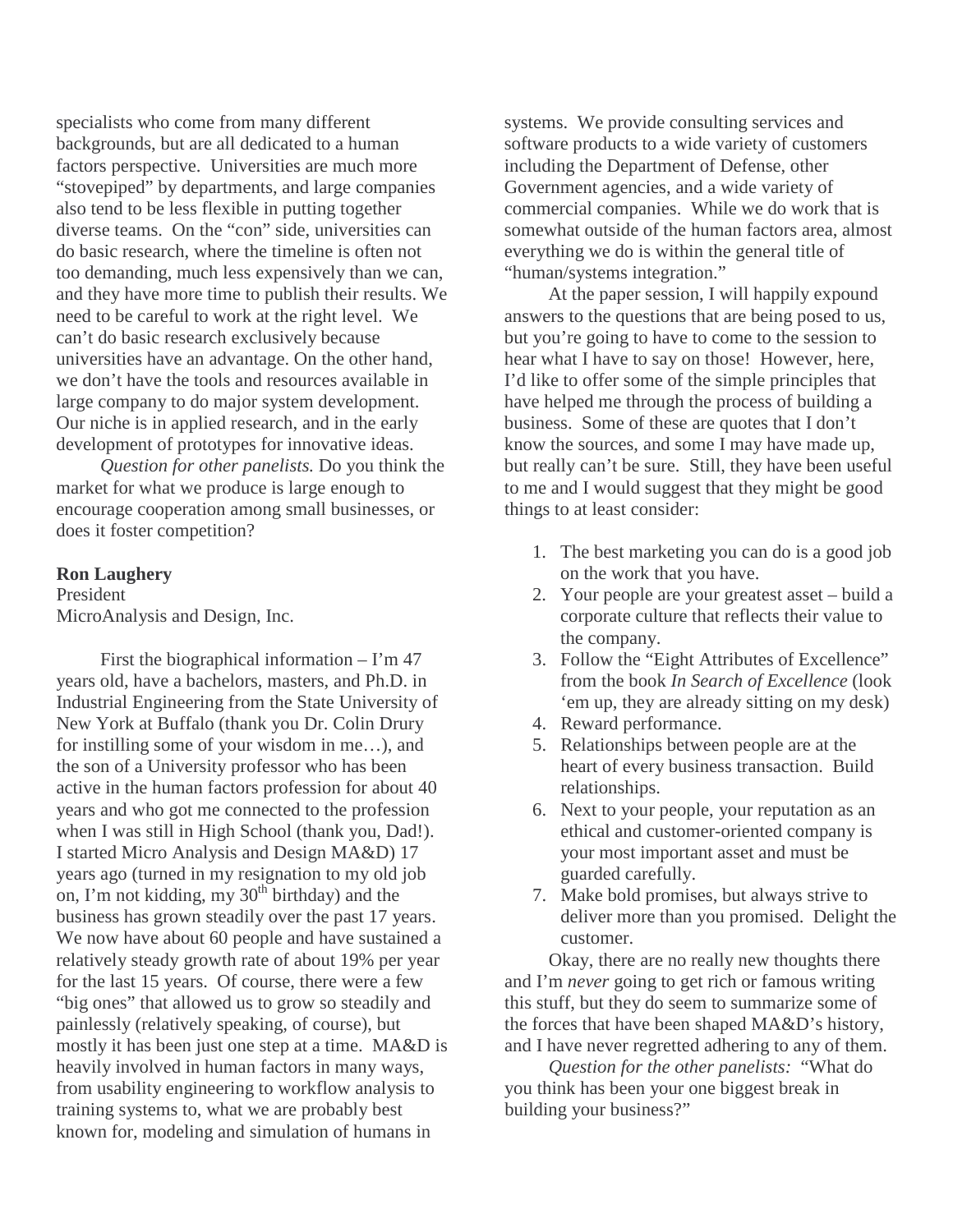#### **Floyd Glenn**

Executive Vice President and Chief Scientist CHI Systems, Inc.

I am a principal with CHI Systems, Inc. (Executive Vice President and Chief Scientist) where I lead R&D projects in decision support systems, intelligent training systems, and human performance modeling. After studying applied mathematics as an undergraduate, I combined the study of mathematical psychology and cognitive psychology to obtain a Ph.D. at the University of Pennsylvania in 1977. While still a graduate student, I began working for Analytics, Inc. on human factors technology research, initially on the development of the Navy's Human Operator Simulator (HOS) and on the Office of Naval Research program on Operational Decision Aiding. I left Analytics in 1987 to join CHI Systems, Inc. which had been started by Wayne Zachary shortly before that. Together we led the steady growth of CHI Systems to a current size of about 60 employees and three primary offices that support diverse government and industry clients in the areas of cognitive technologies and custom software systems. In addition to the development of HOS and the micro-model approach to cognitive modeling, my other major multi-year project effort has been in the Navy IE-NATOPS project in which I have led a team of government and contractor researchers in the development of a decision support system for helicopter aircrews to aid in management of aircraft mechanical problems. Probably the most notable success of CHI Systems has been in our development of the COGNET framework for cognitive modeling, which now subsumes all of HOS, and the associated iGEN™ software toolset for implementing those models.

I chose to build and work in a small business in order to maintain control over the kind of work that I do and where I do it. My first employer (a moderately small business) had no commitment to human factors as a business area and would not invest in its development. Most other opportunities in this area would have required relocation as well as the risk that the employer's business development interests would eventually differ from mine. Also, I discovered early in my career that I

enjoy the full spectrum of the business, from writing code and running subjects to writing business plans and courting clients – only in a small business can (must) you do it all.

A number of factors have facilitated small business R&D over the past decade – particularly the government SBIR program and the trends toward downsizing and outsourcing by large companies. Of course, most basic research is only supported directly by the government, and the best opportunities at that level are through universities. But there are many possibilities for conducting applied research by a small business, where the advantages of cost, agility, and innovation can be leveraged. And human factors work is always set in some work context, so it is inherently applied in character. I think that a small human factors business is ideally suited to find some of the most interesting application problems and to make important R&D contributions by virtue of the unique small business advantages. To be successful, I think it is important to keep those advantages in mind in developing such a business and try to avoid competing too much in areas where the advantages don't apply.

*Question for the other panelists:* How could we improve the SBIR and STTR programs or create other small business programs to improve small business R&D opportunities with the federal government?

### **Mica Endsley**

President SA Technologies, Inc.

SA Technologies is a cognitive engineering firm specializing in the development of operator interfaces for advanced systems, including the next generation of systems for aviation, air traffic control, medicine and military operations. Prior to forming SA Technologies, I was a Visiting Associate Professor at Massachusetts Institute of Technology in the Department of Aeronautics and Astronautics and Associate Professor of Industrial Engineering at Texas Tech University. Prior to 1990 I worked in industry, where my last position was as an Engineering Specialist for the Northrop Corporation, serving as Principal Investigator of a